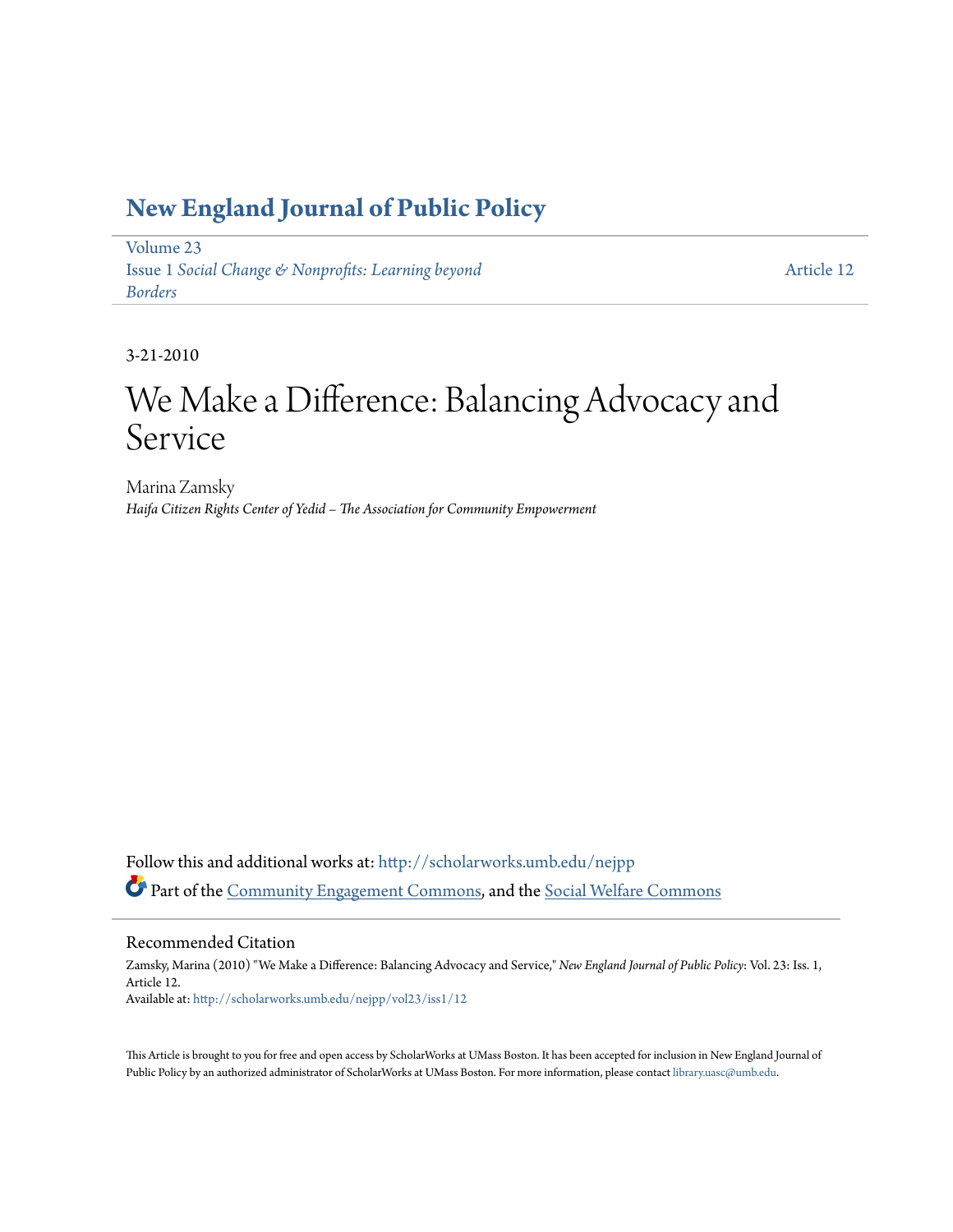### We Make a Difference

## Balancing Advocacy and Service

*Marina Zamsky*

 $\blacktriangleright$ hmuel, a forty-six-year-old man who was facing many problems and troubles came to seek help at the Haifa center of Yedid–The Association for Community Empowerment. In the past he was a computer technician, his wife was a librarian, and they both made a respectable living. Various tragic events and illnesses left them in debt, causing financial complications, and leading to their unemployment. Finally, they were forced to leave their house. One day, Shmuel called us and told us he was camped at the beach with his wife and two children.

We got in touch with all bodies that could possibly assist in this case, and in the end, we found a temporary housing solution for the family. In order to give Shmuel a sense of self-importance and dignity, we suggested that he volunteer for Yedid and help others, in spite of the fact that he had difficulties coping with his own problems.

During this time, Yitzhak, an immigrant from Ethiopia who was a divorced single father, found himself unemployed, without any financial means, and unable to pay his mortgage. He was forced to leave his house and was thrown out on the street. Yedid helped him to rent an apartment and to receive rent support from the Ministry of Construction and Housing. We asked him to help us with our work among the Ethiopian immigrant community, and he has become an active and enthusiastic volunteer for Yedid.

Shmuel and Yitzhak met in one of our community organizing groups that bring together people from various socioeconomic backgrounds who are seeking to bring about and promote social change. Hearing the experiences of people who one day find themselves thrown out on the street without a roof over their head, group members decided to initiate a struggle for the right to housing.

*Marina Zamsky is a social worker and has been the director of the Haifa Citizen Rights Center of Yedid – The Association for Community Empowerment since 1998. Yedid works on three levels to empower underprivileged populations: individual assistance in exercising social rights, community work, and policychange advocacy. Combining the three levels, which influence and support each other, allows for better achievements in each. All Yedid's activities are based on volunteer work. We view volunteering as the most efficient mode of empowerment and a way of realizing our dream of solidarity between citizens of various socioeconomic strata who work together towards achieving a common goal.*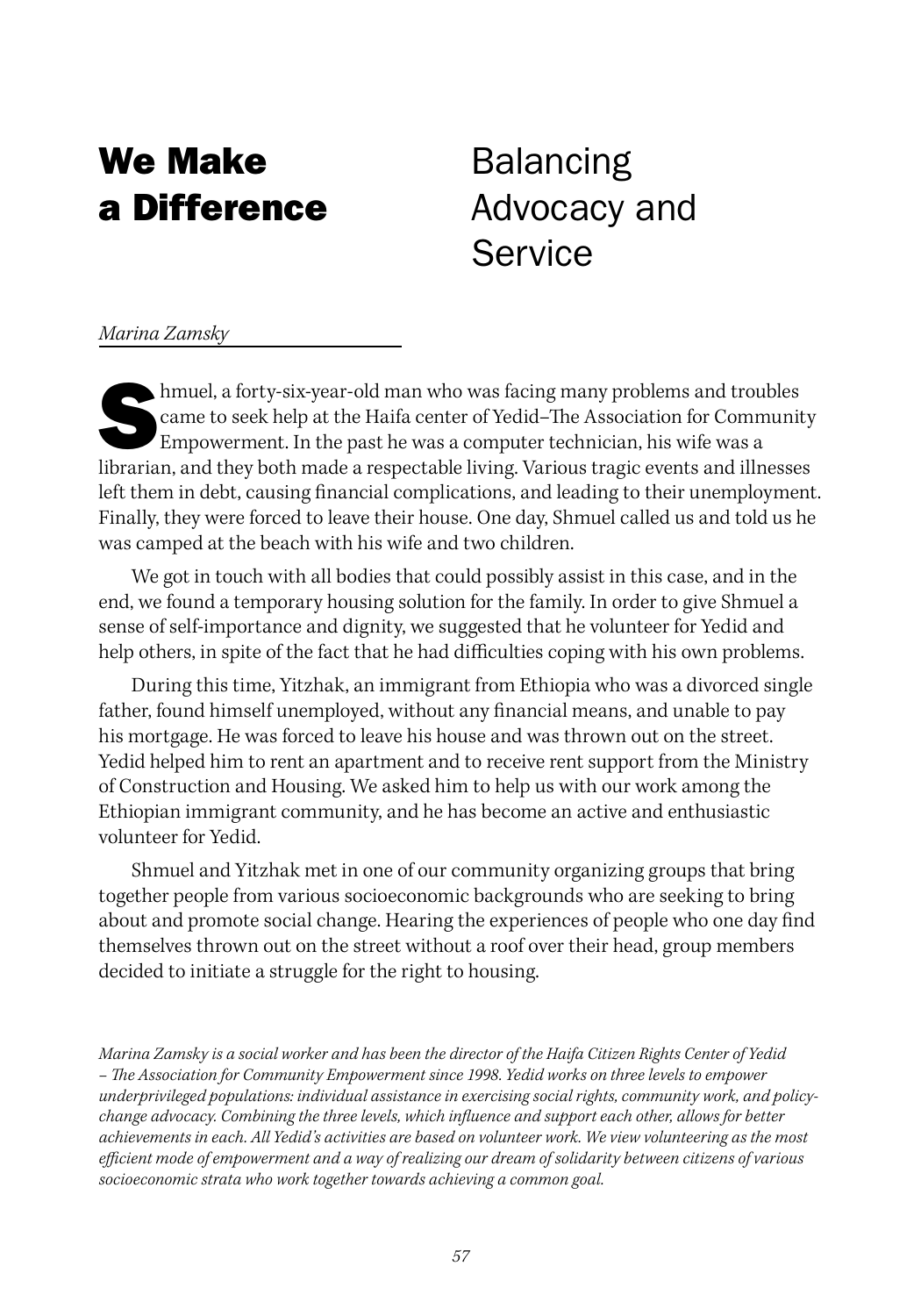#### *New England Journal of Public Policy*

The first action of the community organizing group was to create a creative and colorful artistic installation, which was presented in the Carmel Center area in Haifa and illustrated the problem of housing. By drawing public and media attention, the installation raised awareness of the problem.

Later on, group members studied the legal aspects of the problem and found a breach in the law that allowed mortgage banks to throw debtors out of their houses. Yedid's legal department formulated a proposal for amending the repossession law, and for two years our lawyer has participated in discussions over the bill. Finally, we reached an impressive accomplishment: the bill was passed by the Knesset and the new law was implemented this year.

While we were celebrating this great achievement we started receiving some disturbing complaints: the banks were trying to get around the new law and to reserve the option of evicting debtors without providing them with alternative housing. We had to appeal to the Superintendent of Banks in order to protest the banks' evasion of the new law, and at the same time we started making use of the new law to postpone and prevent evictions of mortgage debtors.

This story exemplifies how a combination of strategies can lead to social change. The present essay deals with the problem of balancing community service provision and social-change advocacy, as well as other strategies, from various aspects: efficacy in achieving short-term and long-term goals, necessary resources, the benefits for society as well as for individuals, empowerment, and empowerment deficit.

During its first years, Yedid founded many citizen rights centers, which were built in the midst of settlements, neighborhoods, and communities of a low-socioeconomic status. I started working in Yedid in the beginning of 1998 and was lucky to be one of the founders of the first citizen rights center, which was founded in Haifa. The Haifa center is situated in Hadar, a neighborhood with a large disadvantaged population and a clashing mixture of new immigrants, Israeli-born residents, Jews, and Arabs.

Our aim was to establish and offer a different kind of community service friendly, open, collaborative, empowering. Our first deliberations concerned the center's layout: Should it have a counter or not? A counter communicates a formal and bureaucratic atmosphere but provides a more convenient and discreet environment for both staff and applicants. What is more important for us, creating a friendly, welcoming, and communal atmosphere or a more intimate one? We decided that the interaction between applicants will support the process of mutual empowerment, and for many years, we have had to cope with difficulties arising from lack of privacy.

Assisting individuals with obtaining their social benefits allowed us to fulfill their real needs and to connect with them. In the citizen rights center they not only received tools for solving problems, they also met people with similar stories. The feeling of accomplishment encouraged many applicants to take part in the center's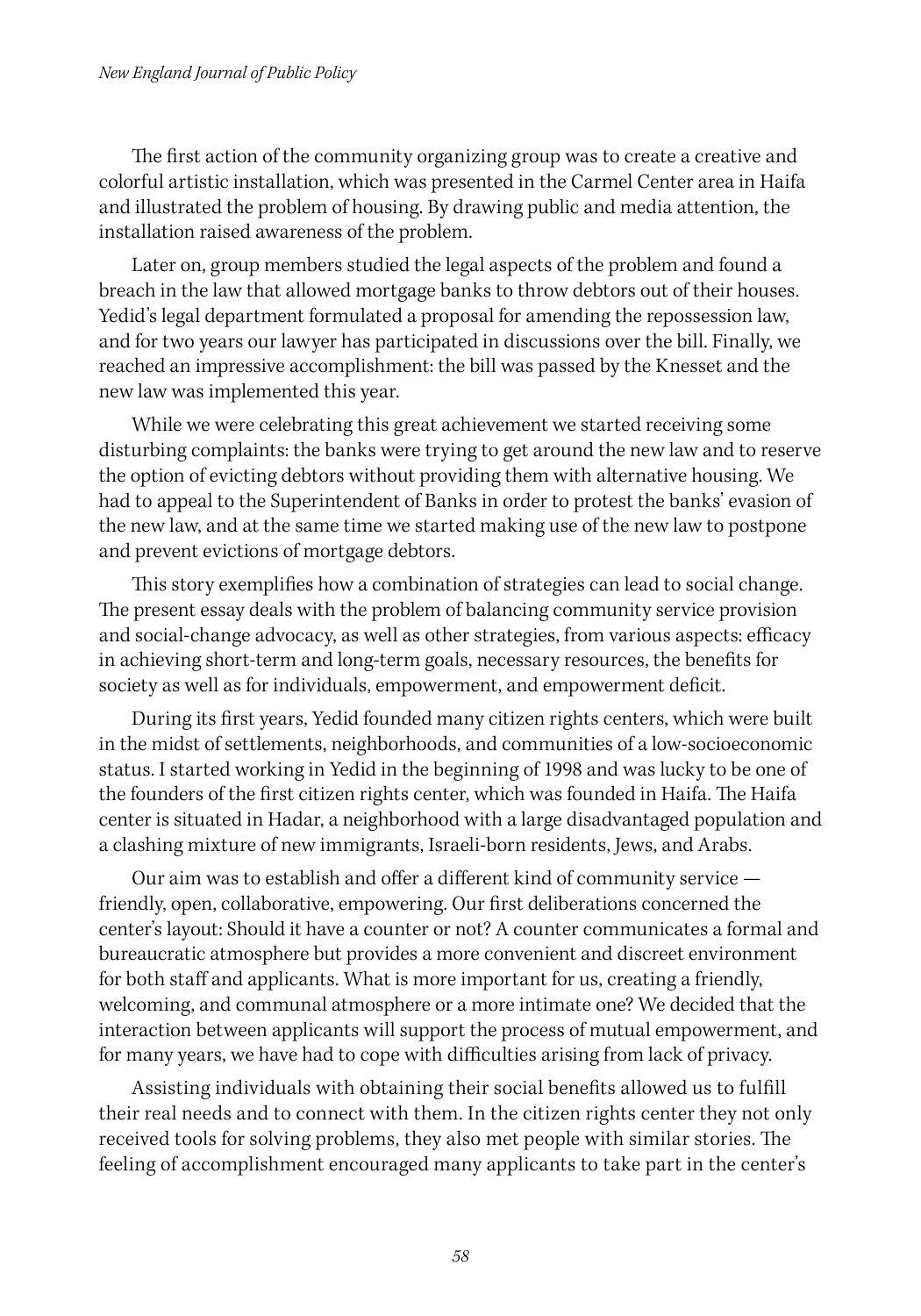activities as volunteers; helping others gave them a sense of empowerment and belonging. The first volunteers were recruited from among the applicants, and after six months, there were already about thirty volunteers in the center, most of whom spoke Russian or Arabic. Today, there are over 100 volunteers working in the Haifa center, including former applicants, lawyers, economists, and other members of privileged populations.

We started by providing services, but soon enough we realized the need for advocacy work. First, we discovered that some of the problems we dealt with were the result of deficient formal policies. Second, there is always a danger that developing local community services would release the government from its responsibility to act.

From applicants' appeals, we identified social issues that needed to be systematically resolved both on a local as well as on a national level. Yedid made its resources available to underprivileged populations: it raised public awareness of their problems, and represented them in the arenas of legislation, the justice system, politics, and administration. It used its connections with local communities to provide community support and founded several coalitions with other groups in order to expand the resources available to each group.

Although I realized the need for policy-change activities and in spite of our successes, I was coping all along the way with the dilemmas of a leader: Who directs the process of change? How does advocacy work empower disadvantaged people? How can we engender a natural leadership that grows out of disadvantaged populations?

During my years at Yedid, I always looked for ways to incorporate applicants in our advocacy work. The center in Haifa had to face another challenge: In the course of national-level struggles, the most important events take place in Jerusalem and Tel Aviv. How could we make the Haifaim applicants feel that they were taking part in the process?

In order to raise public awareness of social problems, many applicants were interviewed and told their personal stories in the public media. The experience of sitting in front of a journalist or even a camera, of sharing their stories with the general public, and of influencing others, strengthened applicants' self-confidence and their belief in themselves, and encouraged them to take responsibility and actively work for social change. Many applicants and volunteers participated in conferences organized by Yedid and, there, had the opportunity to express their opinions about the issue in question. They also attended Knesset committees and took part in meetings with decision makers.

In order to let underprivileged individuals participate in policy-change processes, we used several other strategies, such as publicity, mass recruitment, and public struggles. Yedid reaches hundreds and thousands of people and succeeds in influencing public opinion through publicity and promotion activities, leadership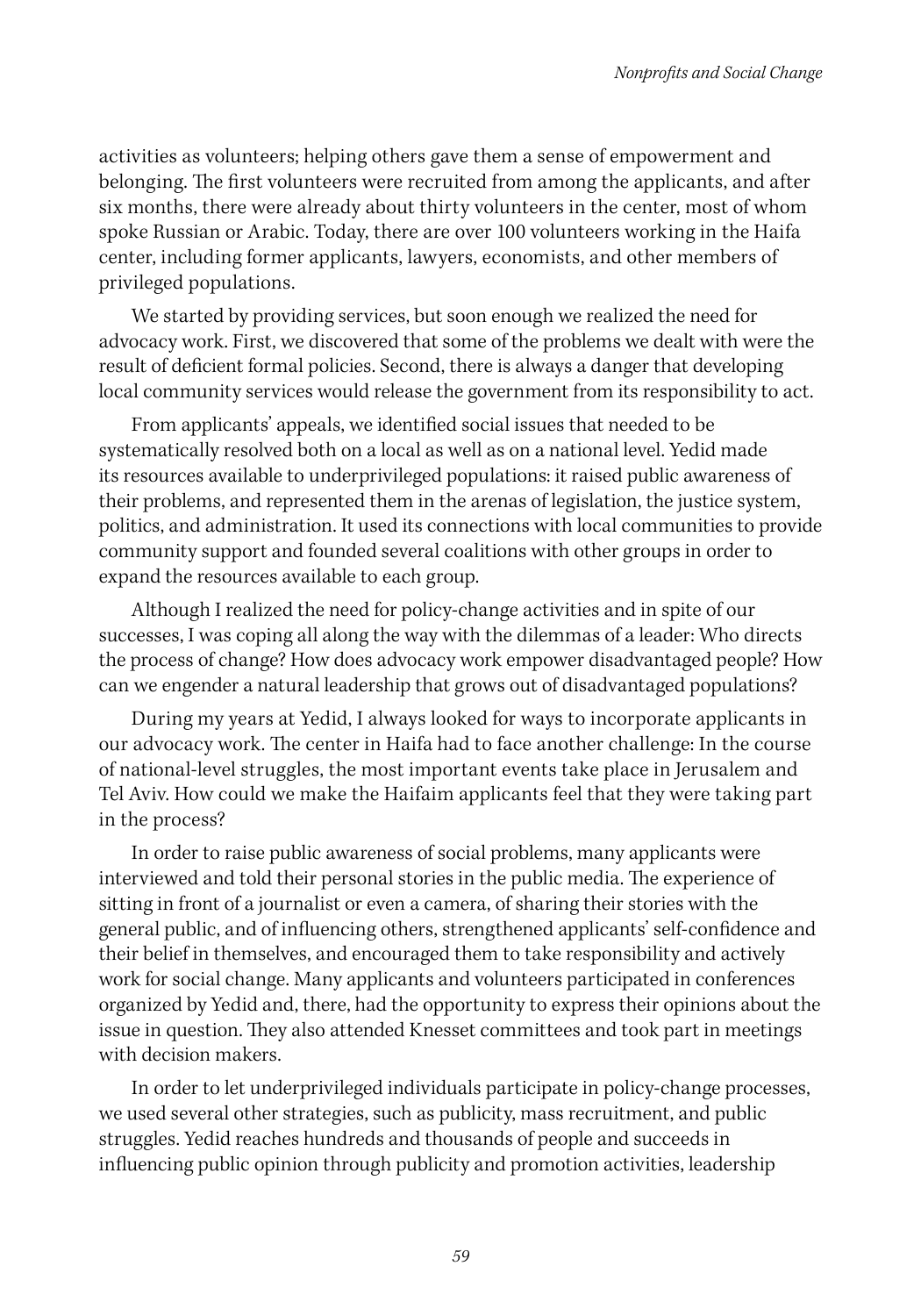development projects within the community, and by providing tools for coping with day-to-day problems. We make an effort to include them in the organization's activities on various levels of collaboration, from providing information to cooperating in our actions.

In many of its struggles, Yedid has managed to gain the support of large social groups. Many people have participated in our demonstrations and conferences, signed petitions and collected signatures. For example, during the struggle for the school feeding law, Yedid — through its volunteers, staff, and other activists — succeeded in collecting about 100,000 signatures for a petition supporting the law. The large number of signatures assisted in raising public awareness of the issue, and the law was passed by the Knesset in the preliminary vote.

Since its founding twelve years ago, Yedid has operated many community organizing groups in Haifa and all over Israel. The groups struggle to support various populations. In Haifa, for example, a group of unemployed Arabic speakers arranged to have an Arabic-speaking clerk installed in the Haifa Employment Services Bureau.

These days, we are holding the course "Public Campaign Toolbox" for the third time, which provides local residents with the tools to conduct a public campaign, as part of one of Yedid's groups or for any other organization struggling for a specific cause. Participation in a community organizing group is a very efficient means to accomplish individual and community empowerment.

The story that opened my essay portrays the path of applicant–volunteer–socialchange activist that many have taken.

#### Reflections on the Boston–Haifa Learning Exchange Network

When Donna Haig Friedman invited me to participate in her research, which later produced the wonderful idea of forming a connection between organizations in Haifa and in Boston, I had already been directing the Haifa center for many years, with significant achievements to our credit in providing high-quality community services as well as in advocacy and policy-change work. At the time, I was not bothered by the question of how to balance the two, but I started acknowledging its importance after meeting and talking with colleagues from other organizations. Influenced by these talks, I started examining the question of balancing strategies in the context of the resources required for each type of activity.

The question of what is the most efficient strategy for social change — providing services or changing policies — has been discussed extensively by representatives of the organizations participating in the Boston–Haifa Learning Exchange Network (LEN). It was raised in meetings held in Haifa but was even more dominant in the meeting in Boston. The long-term relationships established in the framework of the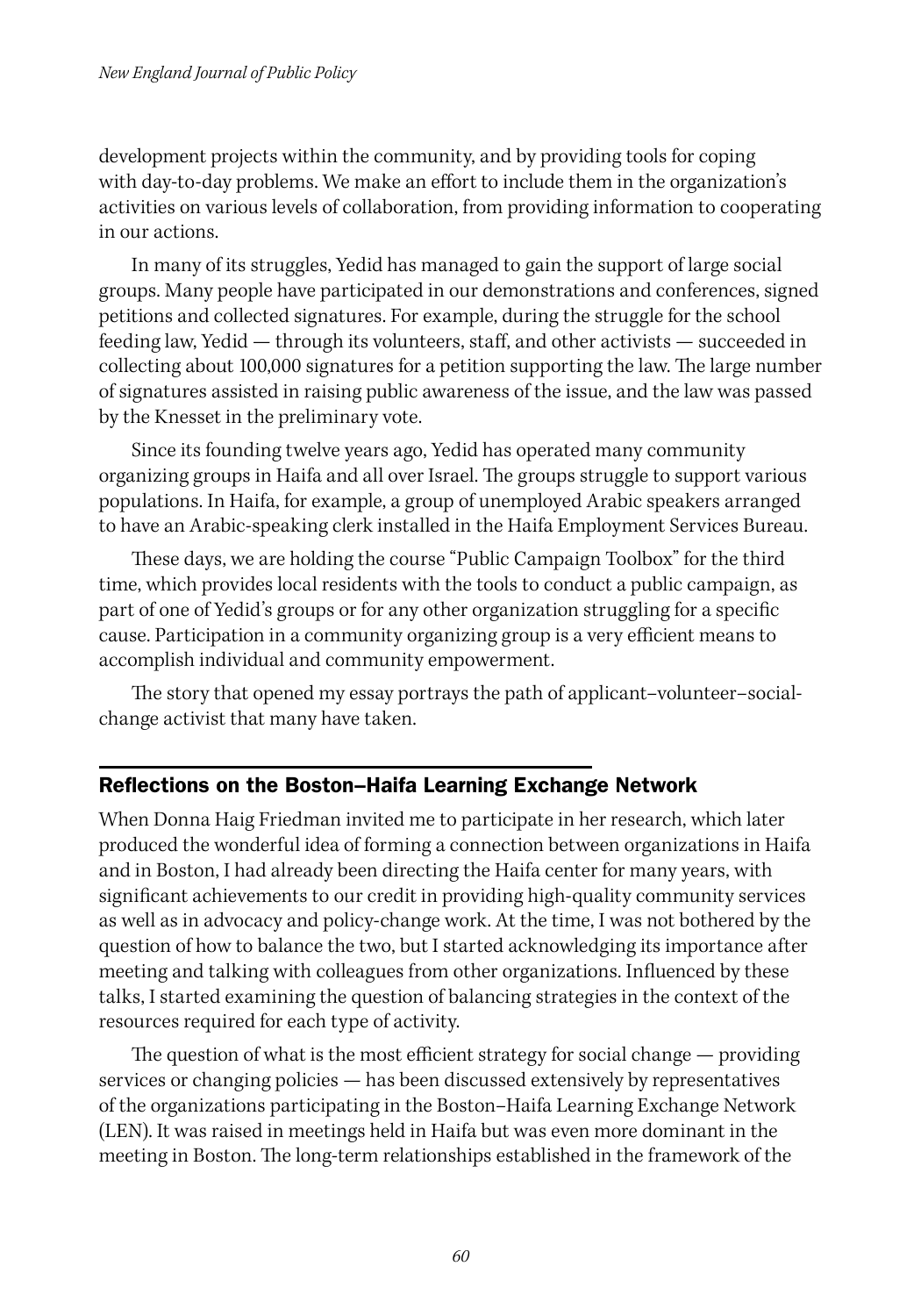LEN allowed peers to study the variety of models used by organizations in Boston and Haifa. It was a unique opportunity to see how organizations combine a variety of strategies to achieve their goals.

In one of the meetings in Boston, each representative positioned his or her organization on a continuum ranging from service provision on the one end, to advocacy on the other. There was not one organization that was positioned in one of the extremities of the continuum: Each organization combines these two strategies in one way or another. As part of the study process, each organization reached its own conclusions as to what combination of strategies is required for fulfilling its goals and whether there is a need to adjust the balance in order to answer the changing needs of the community for which it works.

Trying to identify the most efficient strategy has led us to examine what organizational resources are available to us and how to transform successes into capacities. I felt that it was not enough to look for answers to these questions by myself, and that the whole staff should be involved in a collaborative evaluation. I used the tools I acquired during the research process, and I asked Donna Haig Friedman and Jennifer Cohen to take part in the teamwork. I organized a staff meeting — the best staff meeting I held during my ten years in Yedid. About fifteen workers and volunteers developed the center's "strength map." The results were amazing. We came to understand that we had many accomplishments and that we have many unused in-house and community resources. But the most interesting discovery was that our successes could be used as a resource and that we should use them in order to achieve more success and obtain more resources. That meeting instigated programs for rewarding volunteers and for publishing our stories of success; it even offered insights about how we should use personal stories to raise public awareness of social issues and to promote policy-change activities, and how to use advocacy achievements to assist individual cases.

In addition, we found that other organizations are also interested in the questions of how empowering a leader influences the empowerment of the organization, and how a learning leader turns his or her organization into a learning organization.

In March 2009, during the workshops directed by Donna Haig Friedman and Jennifer Cohen for the Haifa organizations, we took part in a session that demonstrated the process of organizational learning: Yedid's workers and volunteers were placed in an inner circle — the "aquarium" — while representatives of other organizations observed them from the outer circle. Yedid's representatives were each asked to express their opinions on their successes and what resources they used in order to achieve them. Each member viewed successes from his or her point of view, but the list of resources turned out to be much longer than anyone expected. This session led to a heated discussion among representatives: not all of them recognized the possibility of learning from successes; many viewed the principles of a learning